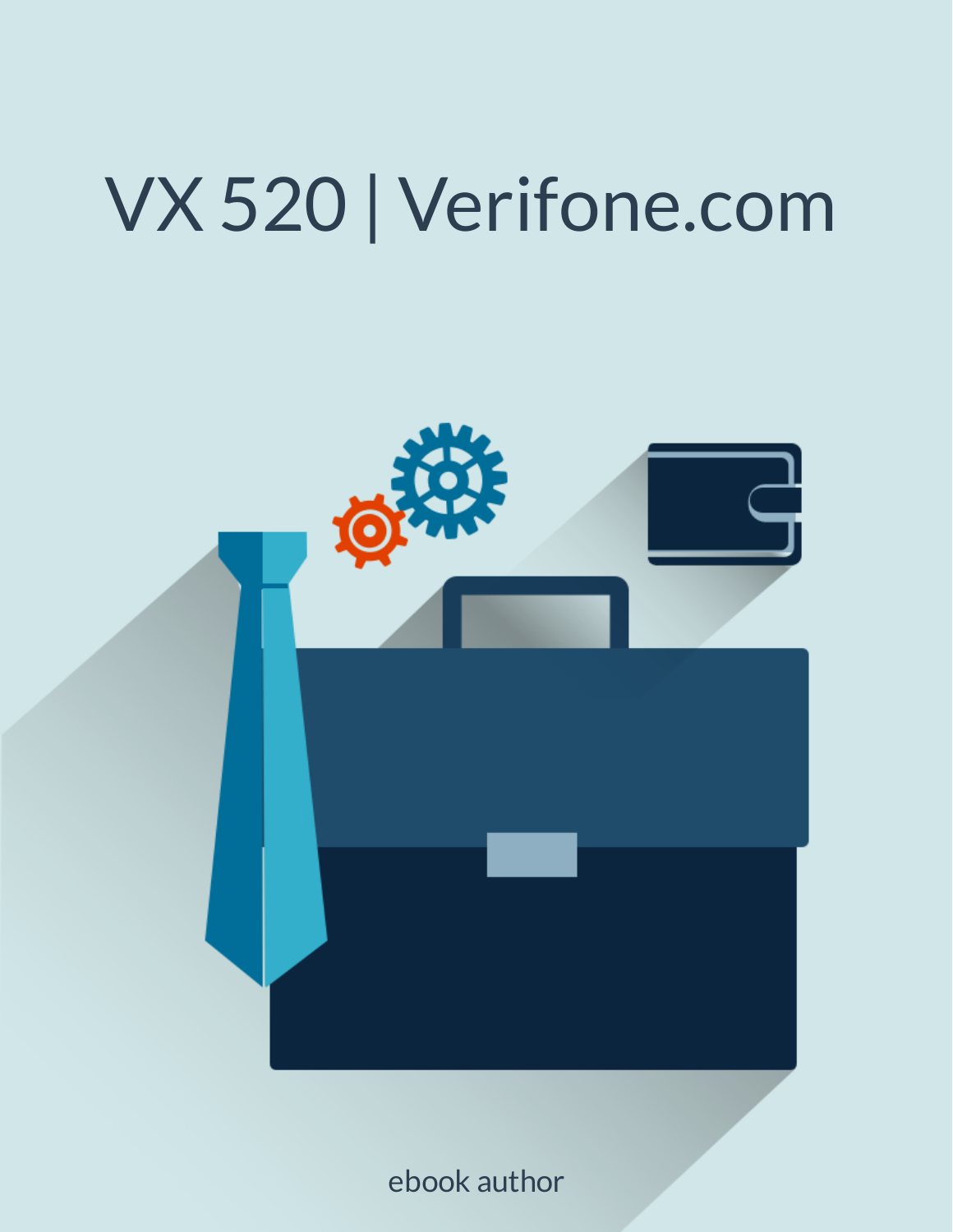

Robust performance that leads and exceeds

- View [Specs](https://www.verifone.com/en/us/devices/countertops-pin-pads/vx-520#product-specifications)
- Compare Device

A reliable, rugged countertop device built to last

#### VX [520|Verifone.com](https://www.verifone.com/en/us/devices/countertops-pin-pads/vx-520)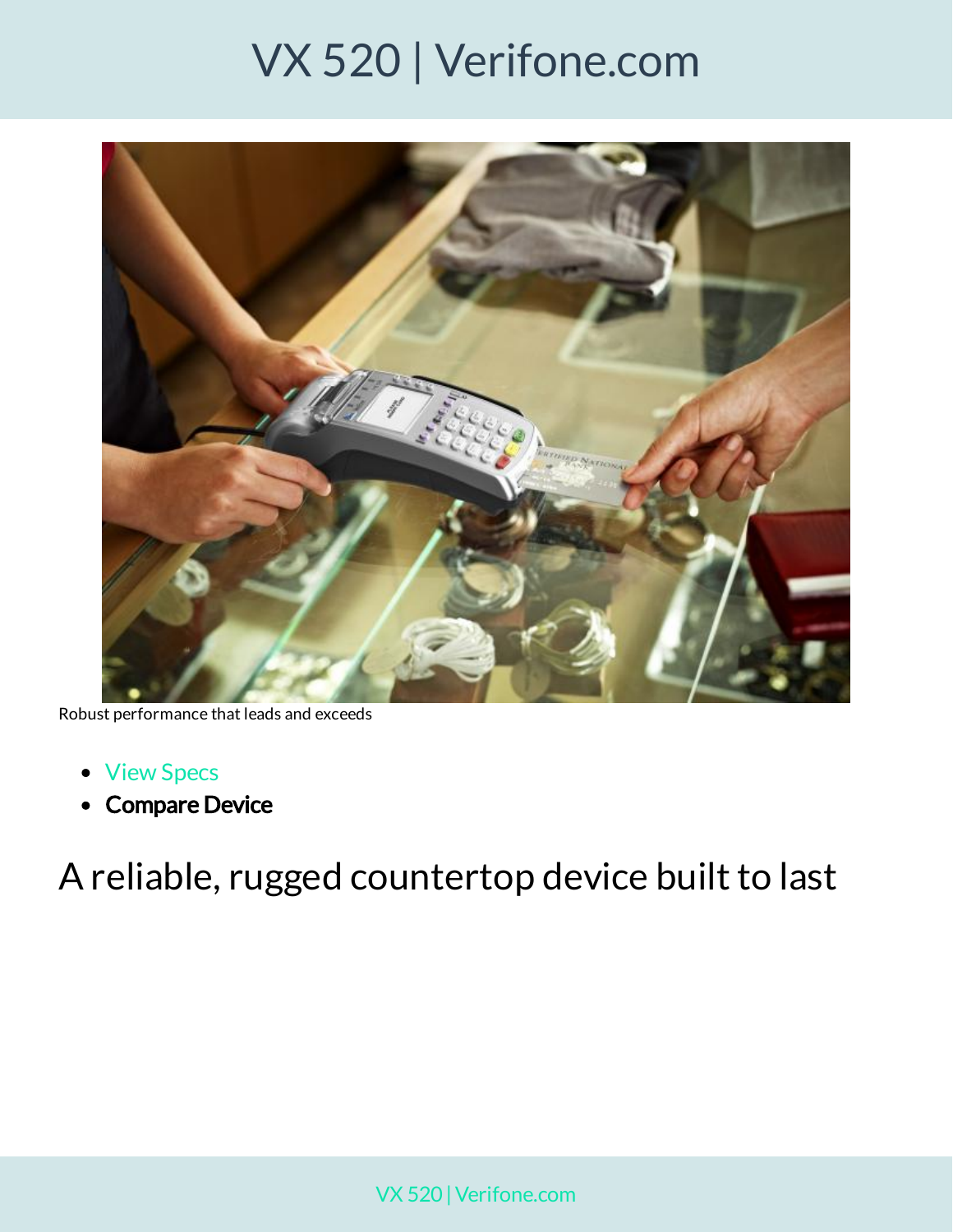

VX [520|Verifone.com](https://www.verifone.com/en/us/devices/countertops-pin-pads/vx-520)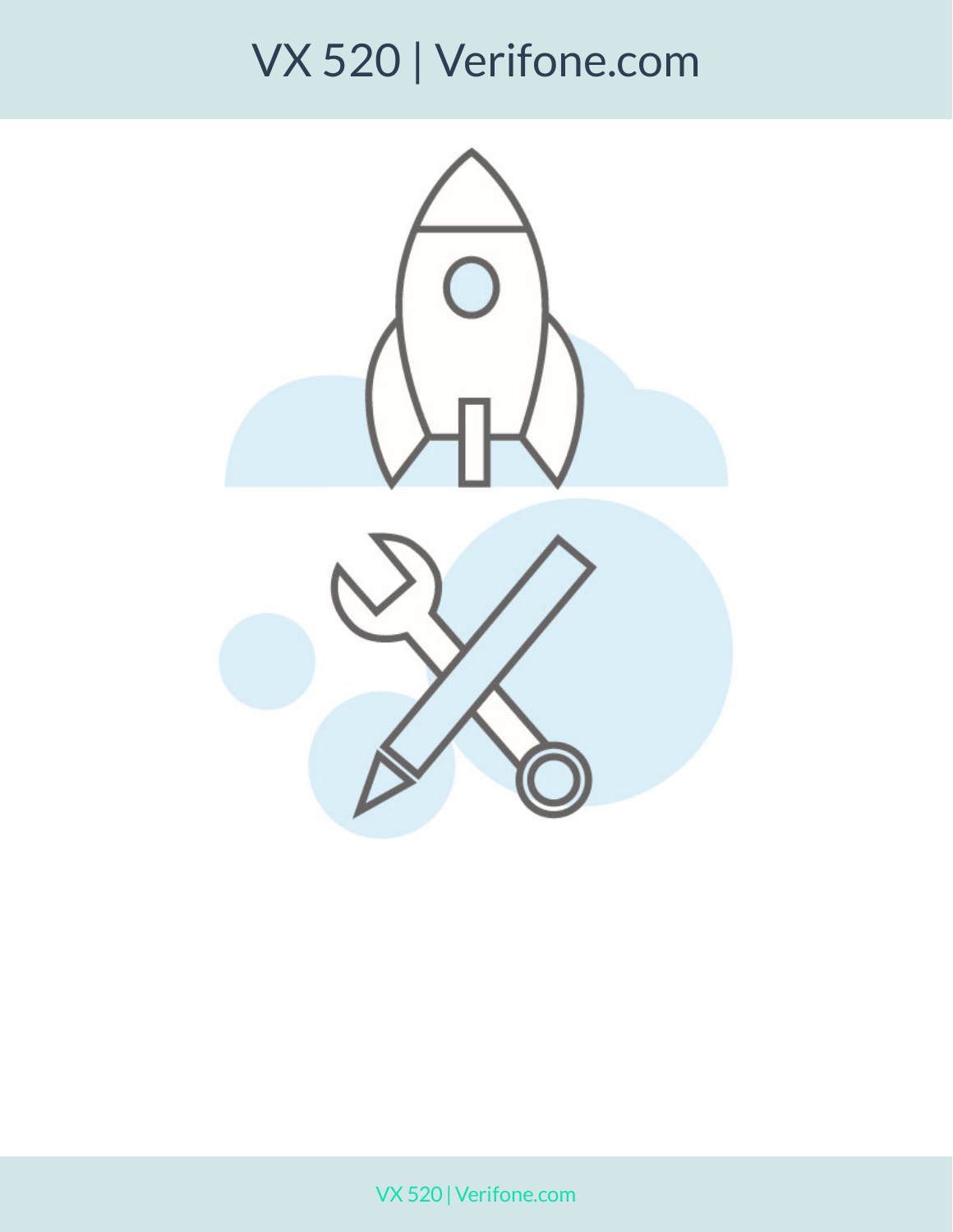### Investment protection

The VX 520 delivers performance, reliability and long-lasting functionality.

#### Increase productivity

Faster checkout speeds allow you to complete more transactions and get consumers on their way more quickly.

### Purposeful design

The countertop unit is designed for easy use and includes a backlit screen and keypad for all lighting situations.

**Overview** 

 $\overline{\phantom{a}}$ 

Our Meal Voucher project used 300 VX 520s to accept payment and vouchers simplifying our day-to-day.

Michele Caterino Megamark Group

THE VX 520 IS EVERYTHING a countertop device should be. Delivering unprecedented performance, lighting-fast speeds, and uncompromised security, this power-packed payment device works hard so you don't have to.

The VX 520 comes with the choice of dial-up or ethernet connectivity, as well as an optional battery. A comm port area underneath the device keeps countertops free of clutter.

The VX 520 operates at lightning speed thanks to a powerful processor and expandable memory. Integrated NFC/CTLS capabilities support alternative payments, as well as apps for loyalty programs and gift cards.

### Specifications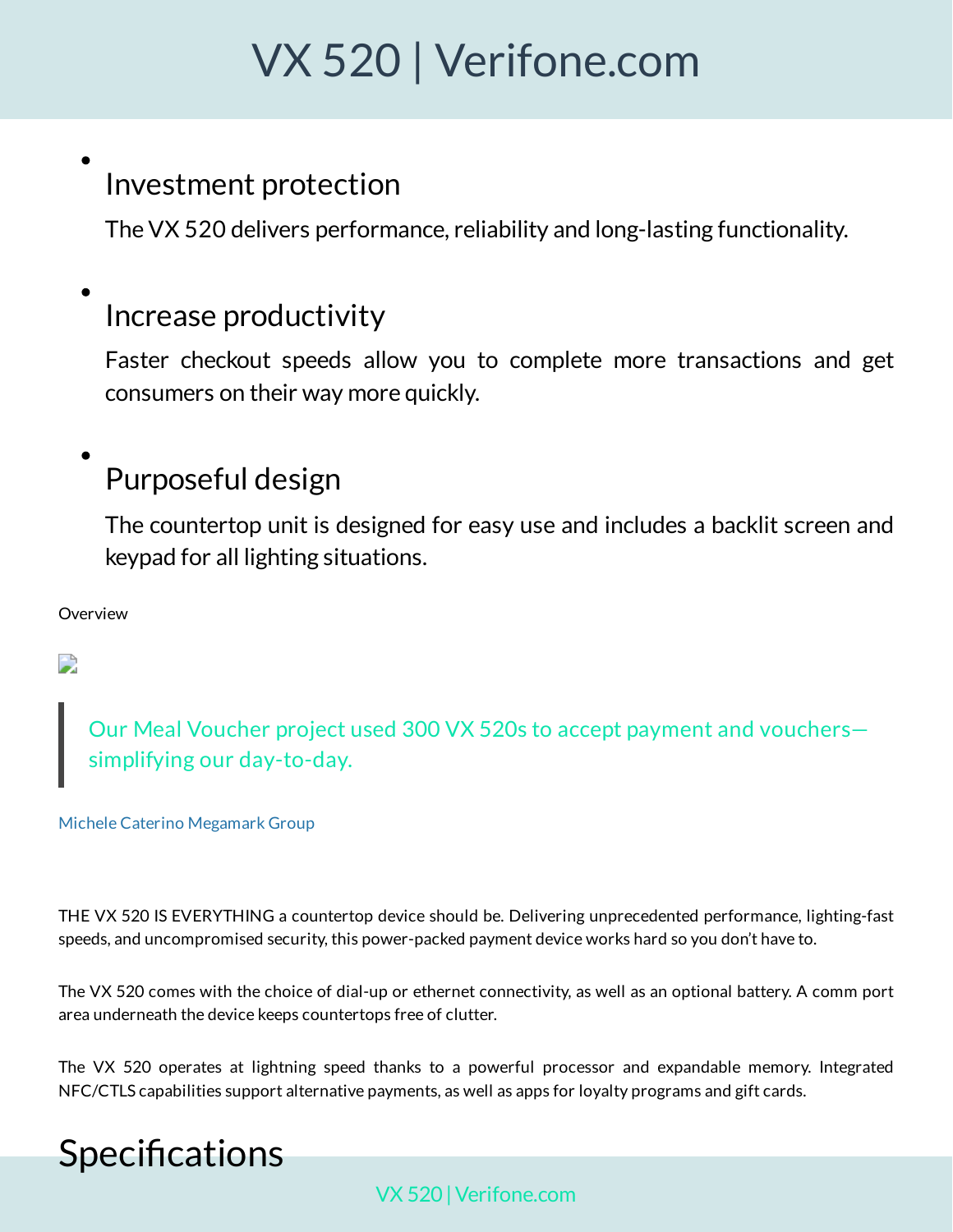#### Communications

2G (optional) | 3G (optional) | Dialup | Ethernet | RS-232 | USB client | USB host

Dimensions

203mm L × 78mm W × 87mm H; 500g weight

Display

2.6" (128 × 64) monochrome LCD

Memory

160MB (128MB Flash, 32MB SDRAM)

Payment Acceptance Types

EMV | MSR | NFC/CTLS

Power

8V DC, 2.25A or optional 9V DC, 4A

Processor

400 MHz, ARM11 32-bit RISC processor

Security

PCI PTS 3.x approved

Thermal Printer

24 lps, Standard: 49mm paper roll, Contactless: 40mm paper roll

Solution Set

#### VX [520|Verifone.com](https://www.verifone.com/en/us/devices/countertops-pin-pads/vx-520)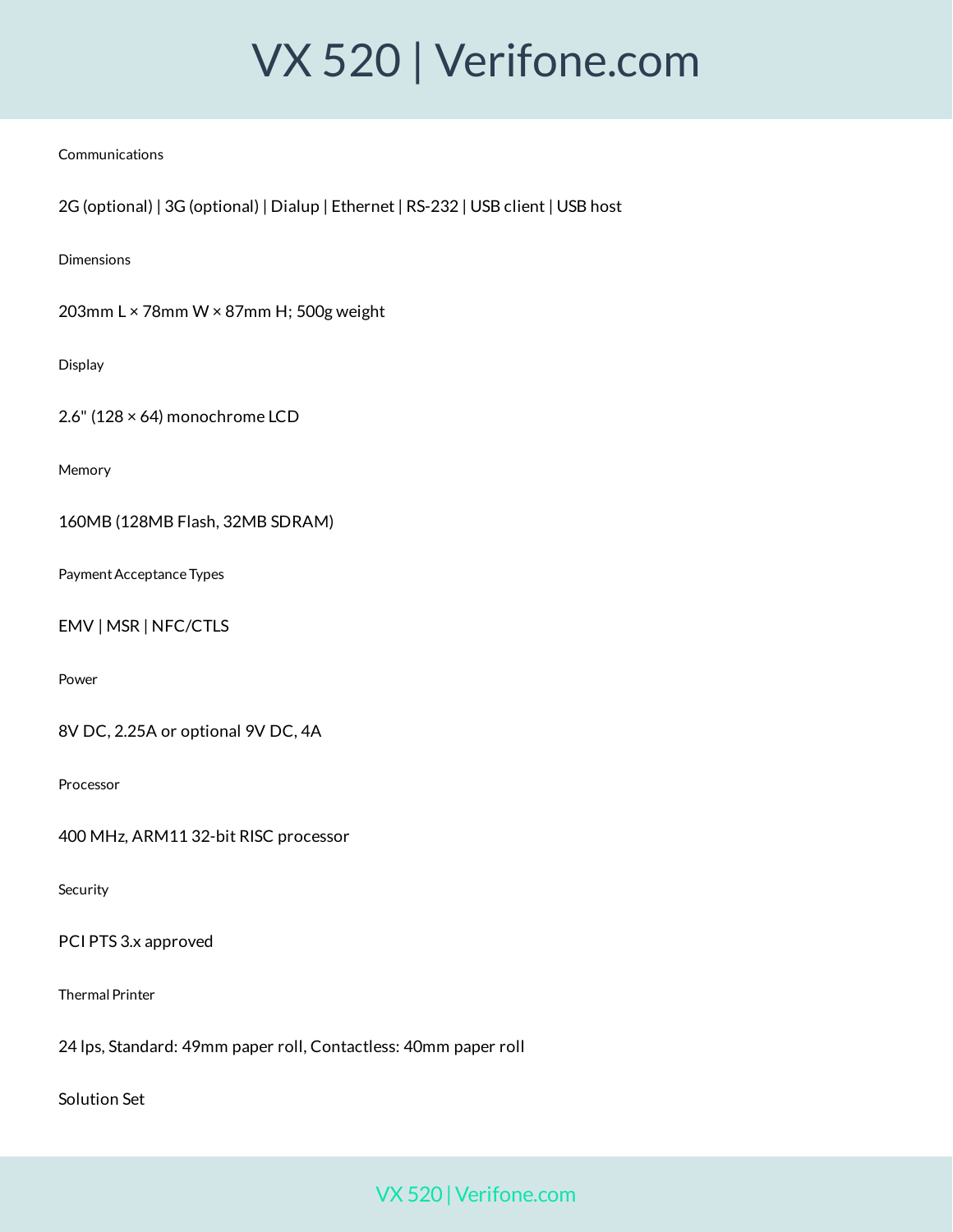How the VX 520 helps create

End-to-End Solutions



VX 520

Reliable, rugged countertop device built to last.



Estate Management